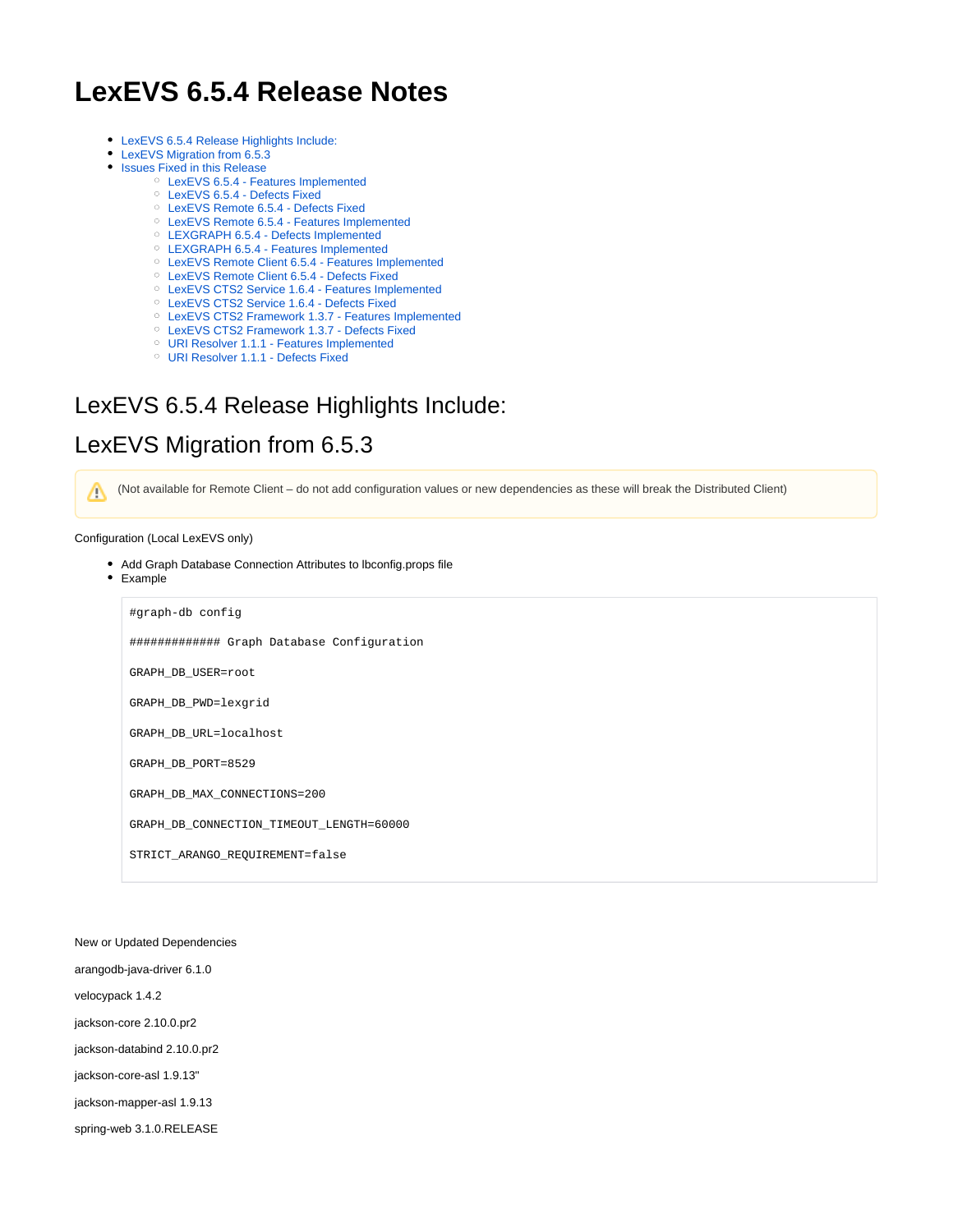# Issues Fixed in this Release

LexEVS 6.5.3 - Features Implemented

#### <span id="page-1-0"></span>LexEVS 6.5.4 - Features Implemented

|                    | $LEXEVS-4752$ Add ability to load version specific loads to the graph loader.   |  |
|--------------------|---------------------------------------------------------------------------------|--|
|                    | LEXEVS-4751   Add error handling to REST API                                    |  |
|                    | LEXEVS-4696   Implement arangodb loader                                         |  |
| <b>LEXEVS-4657</b> | Improve the performance of the resolved mapping nodes on coded node restriction |  |

#### <span id="page-1-1"></span>LexEVS 6.5.4 - Defects Fixed

[LEXEVS-4673](https://tracker.nci.nih.gov/browse/LEXEVS-4673) Reliance on text as identifiers should be removed

#### <span id="page-1-2"></span>LexEVS Remote 6.5.4 - Defects Fixed

|  | LEXEVSREM-346 LexEVS Remote Test Updates to Accomodate OWL2 API Updates |  |
|--|-------------------------------------------------------------------------|--|
|--|-------------------------------------------------------------------------|--|

#### <span id="page-1-3"></span>LexEVS Remote 6.5.4 - Features Implemented



# <span id="page-1-4"></span>LEXGRAPH 6.5.4 - Defects Implemented

#### <span id="page-1-5"></span>LEXGRAPH 6.5.4 - Features Implemented

| LEXGRAPH-1 | Integrate ArangoDB metadata elements into REST API                      |  |
|------------|-------------------------------------------------------------------------|--|
| LEXGRAPH-6 | Adding a single step or user determined query method to the REST API    |  |
|            | LEXGRAPH-10   Extend Testing to include broader example set from LexEVS |  |
|            | LEXGRAPH-16   Adding Description to Model for Vertex                    |  |

### <span id="page-1-6"></span>LexEVS Remote Client 6.5.4 - Features Implemented



#### <span id="page-1-7"></span>LexEVS Remote Client 6.5.4 - Defects Fixed



#### <span id="page-1-8"></span>LexEVS CTS2 Service 1.6.4 - Features Implemented

<span id="page-1-9"></span>

| Feature Summary |
|-----------------|
|                 |